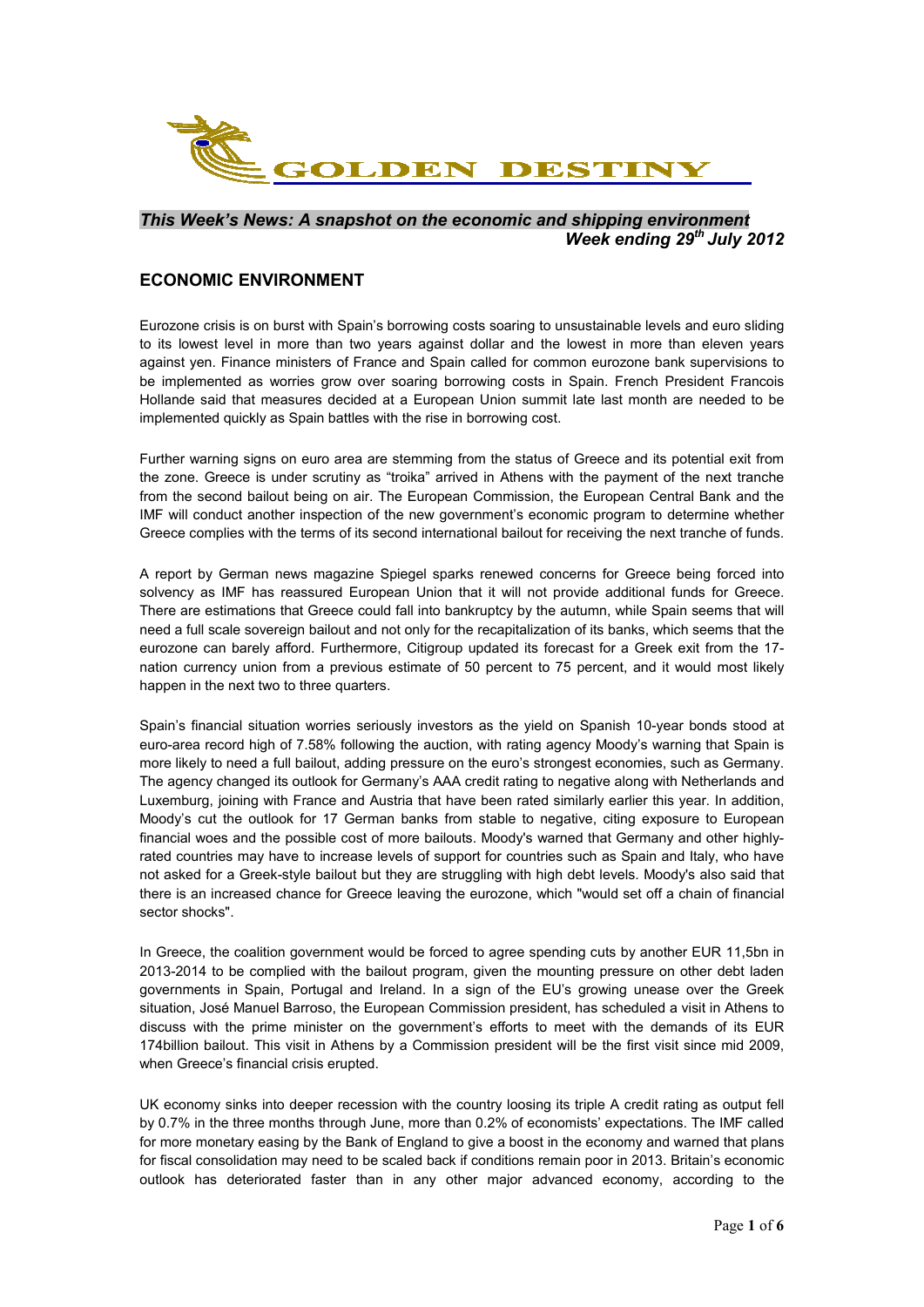International Monetary Fund. The IMF has cut its global growth forecast for 2012 to 3.5% and 3.9% in 2013, 0.1% and 0.2% respectively lower than it's earlier forecasts published in April. The downward revision has been attributed to further weakness in the global economy in recent months as economic stress in the eurozone has been intensified having a serious negative effect on advanced economies.

Asian economies are also feeling the side effects of the worldwide economic recession with South Korea's economic growth falling to its lowest level in nearly three years as exports markets are struggling and consumer sentiment is impaired. The Bank of Korea announced that annualized growth slowed to 2.4% in June, the weakest rate since the third quarter of 2009, while the country's main index of consumer confidence has fallen to its weakest levels in five months. The fragile economic data strengthen expectations for a second interest rate cut next month following the recent cutting of its benchmark base rate by 25 basis points to 3%, as the first reduction since 2009.

India's economy is expected to grow at its slowest pace in a decade this fiscal year as the rupee has been hit all-time lows against the dollar and the government is struggling with an insistent high level of inflation. According to Reuters poll survey, gross domestic product in India is expected to grow 6.3% during 2012-2013 and by 7% in the next fiscal year, down from 7.1% and 8.0% respectively expected in the last survey of April. The IMF has also sharply downgraded growth estimates for India to 6.1% this fiscal year and 6.5% in the next.

In China, there is a glimmer of hope in its economy as GDP growth figure for the second quarter was 7.6%, above the 7.5% estimate, with inflation dipping to 2.2%in June and manufacturing activity slowing less quickly In July than in the previous month. The preliminary or "flash" edition of HSBC's China's Manufacturing Purchasing Managers' Index (PMI) for July rose to 49.5 on a 100-point scale, showing improvement from HSBC'S final PMI reading of 48.2% in June. HSBC chief China economist Hongbin Qu said in a statement that policy easing measures were beginning to take effect on the economy paving the way for a stronger GDP growth during the second half of the year.

# **SHIPPING MARKET**

Summer season holds the same uncertainty of previous months with dry and wet freight markets still suffering from oversupply of tonnage and lower demand prospects, while European economies are affecting seriously the strength of China's economy and its vital role on the shipping environment. Chinese GDP grew at 7.6% during the second quarter, above the government's 7.5% growth target, but it is the lowest growth figure since 2009 that marks the sixth consecutive quarterly decline. However, Chinese inflation declined to 2.2% in the second quarter, the lowest level since 2010, which provides an additional opportunity for further monetary policy to stimulate further positive GDP growth for the world's second largest economy. Newbuilding ordering activity has moderated significantly during 2012 with scrapping volume being at record levels, especially in the bulk carrier segment, but the outlook of earnings is not yet promising for the second half of the year as the freight market is trying to reach breakeven levels.

In the **dry market**, capesize vessels are again pushing the Baltic Dry Index below 1,000 points mark despite the increase in iron ore fixture volume, as oversupply of tonnage keeps dry bulk rates under pressure, while South American grain and Indonesian coal fixtures providing support for panamax and supramax vessels that are outperforming with earnings of more than \$8,000/day and \$10,000/day respectively.

Capesize rates during the second quarter of the year showed the worst performance from the end of 2008, being affecting by a 4% decline in Chinese iron ore imports on quarter per quarter basis, even a 7% increase in steel production. June's iron ore imports fell by almost 10% compared to May's levels, to 58,3m tones from 63,8 last month, according to figures from China's customs department, with expectations this trend to continue in July and August as iron ore inventories are at high levels and Chinese iron ore appetite seems weak despite the increase in iron ore production. China produced approximately 125,7 million tons of iron ore in June, 13,3mt (12%) more than was produced in May and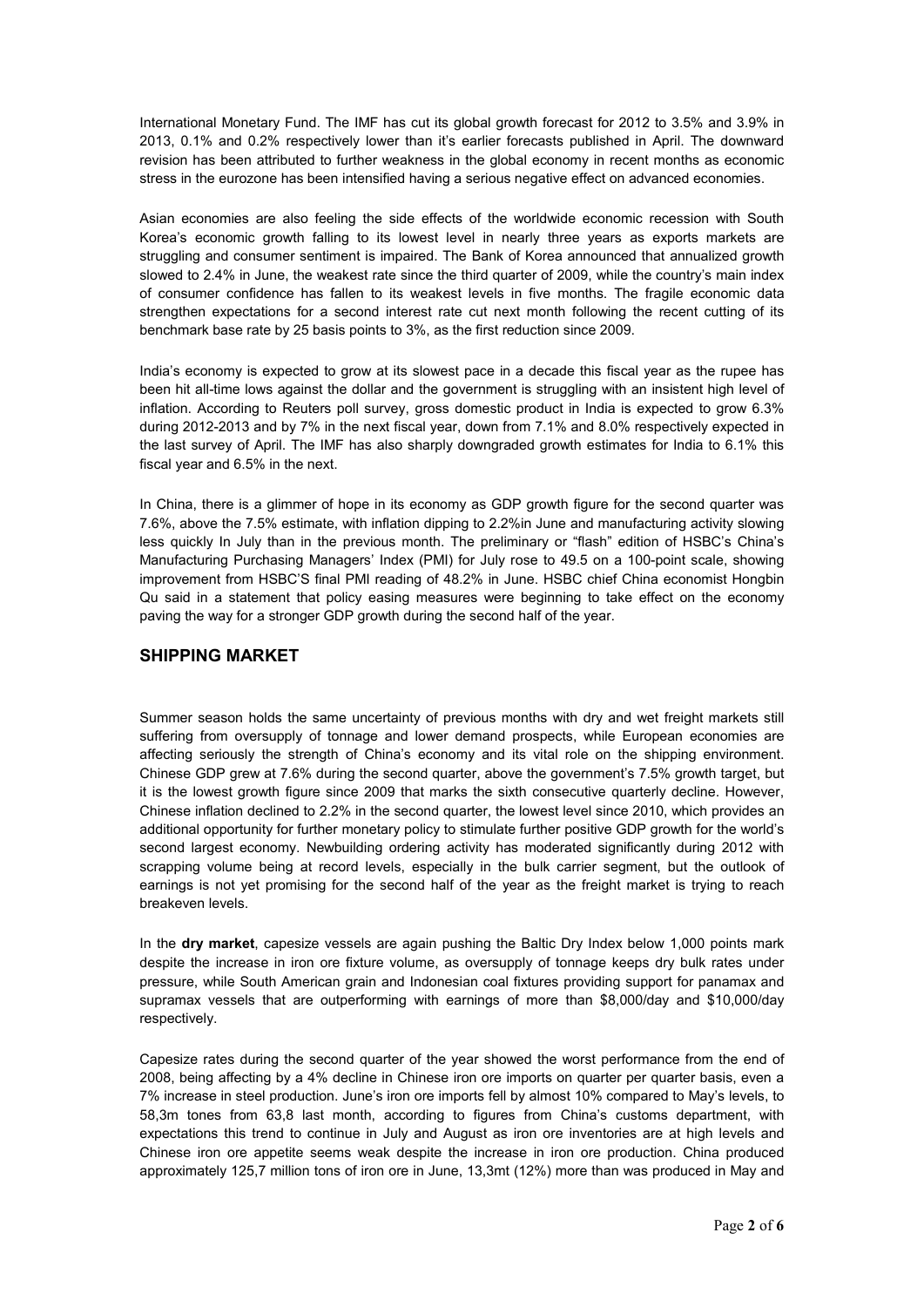1,7mt (1%) more than was produced in June 2011. In the first six months of this year, China has produced 598,5mt of iron ore, which is 33,6mt (6%) more than was produced during the first six months of 2011. It is worth mentioning that despite the fall of June's Chinese iron ore imports, the volume is 12.3% higher than imports of June's last year, but the oversupply of tonnage seems that could not be absorbed by the current demand needs.

Spot iron ore prices are sliding to an eight month low from a record peak in mid-February on a gloomy demand outlook kept by Chinese buyers by falling nearly 10% in the last two weeks and depressing the profits of major iron ore producers, Vale and Rio Tinto. Benchmark iron ore with 62% iron ore content fell for the  $10<sup>th</sup>$  straight session to \$122.90 on last Tuesday, the lowest since November 3, 2011. Vale reported a nearly 60% year-on-year decline in second-quarter net profits because of foreign-exchange volatility and lower prices for iron ore and base metals. The company's average sales price for iron ore in the second quarter was \$103.29 per metric ton, down 5.5% from the first quarter and nearly 30% from a year earlier, the company said. Vale is working with a floor of about \$120 a ton for the year because of technical factors that tend to support iron-ore prices at that level, said Jose Carlos Martins, Vale's director of ferrous metals.

With around 100 million tons of iron ore already piled up in Chinese inventories, traders believe that prices could fall further amid a supply glut. According to the statistics released by China's National Bureau of Statistics, as of July  $20<sup>th</sup>$ , overall iron ore inventory at 30 major Chinese ports totaled 98,52 million mt, up 600,000 mt compared with the previous week and indicating an increase of 3,87 million mt year on year. In the week ending July 20, iron ore inventory at the 30 major ports supplied by the three main source countries, Australia, India and Brazil, increased by 570,000mt overall week-on-week, rising by 260,000mt, 40,000mt and 270,000mt respectively.

Despite capesize congestion and firm Chinese iron ore demand, capesize average time charter earnings have fallen again below \$5,000/day, from edging near to \$8,000/day on July 10<sup>th</sup>. The prompt surge of rates during the first days of July is said to be the result of owners idling their vessels with many capesize units reentering the fleet, when rates experienced a recent euphoria causing again the new slide below the psychological barrier of \$5,000/day. Chinese demand for thermal coal remains low due to the anticipated increase in hydropower production, 13% more than May's production. Global grain demand and Indian, Japanese and South Korean coal demand is poised to remain firm providing an additional support in panamax and supramax vessel categories.

The BDI keeps a constant fall for the last 13 days and closed on Friday, July 27th at 933 points, down by 10% from last week's closing and down by 28% from a similar week closing in 2011, when it was 1,296 points. A downward trend has been recorded in all dry indices, BCI, BPI, BSI and BHSI, with handysize earnings reaching similar levels with panamax units, while capesizes are suffering the most with supramax units resisting at higher earnings levels among other vessel categories.

The highest decline has been in the panamax segment, BCI down by 5.2% w-o-w, BPI down 11% w-ow, BSI down 10% w-o-w, BHSI down by 8.3% w-o-w. Capesize and panamax average time charter earnings showed a decline of 11% from last week, supramax are down by 10% and handysize down by 8%.

Capesizes are currently earning \$4,740/day, a decline of \$602/day from a week ago, while panamaxes are earning \$8,225/day, a decline of \$994/day. At similar week in 2011, capesizes were earning \$10,115/day, while panamaxes were earning \$12,232/day. Supramaxes are trading at \$11,177/day, down by \$1,282/day from last week's closing, 136% and 36% higher than capesize and panamax earnings respectively. At similar week in 2011, supramaxes were getting \$13,223/day, hovering at 31% higher levels than capesizes versus 136% today's higher levels. Handysizes are trading at \$8,735/day; down \$784/day from last week, when at similar week in 2011 were earning \$10,031/day.

In the **wet market,** weakness in the Arabian Gulf depresses VLCC earnings below zero levels from the beginning of July, while the reduction in Iranian exports and US refinery problems have led to many vessels being left unfixed for the upcoming August. In the suezmax segment, rates are still down in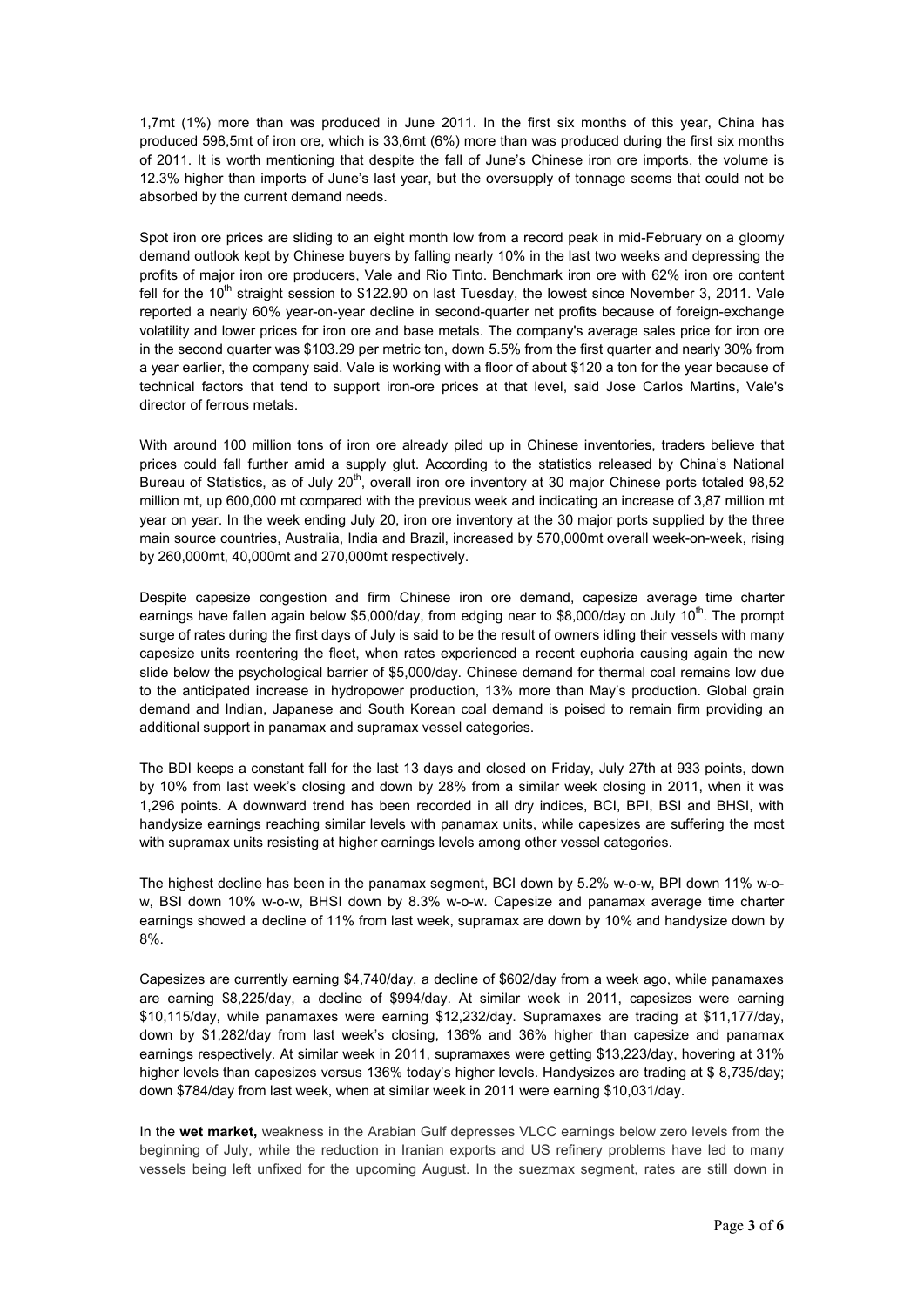West Africa region with the Mediterranean market providing better fortune for tanker operators and aframax vessels showing firmer resistance, but also falling from slower activity in several regions.

According to a Bloomberg survey, a glut of the biggest oil tankers expanded in the Persian Gulf adding to the pressure on owners that are facing with returns at the lowest levels in the last four years. The survey shows that there are 20% more very large crude carriers available for hire over the next 30days than there are likely cargoes, while overall crude demands remains weak adding additional damage on the overall weakness of freight rates. Warning issue of crude demand is lower estimations for China's oil demand with fear that the largest oil tankers booked to haul 2 million barrel cargoes of crude from ports in the Persian Gulf are poised to slump to a 17-month low as a slowdown in the world's second largest economy curbs oil demand. According to customs data released, China's crude oil imports in June fell to the lowest monthly level so far in 2012 at 21,72 million mt, or an average of 5,31 million barrels/day, despite posting a 10.3% year on year increase, which is an 11.8% drop from the record 6,02 million barrels/day posted in May and also lower than 5,44 million barrels/day recorded in April.

In terms of oil supply, members of the Organization of Petroleum Exporting Countries saw their crude oil production drop slightly in June on lower Saudi output and the possible impact of stronger international sanctions against Iran, according to the U.S. Energy Information Administration. OPEC produced an average of about 30.54 million barrels a day of crude oil in June, a 1.2% drop from the level seen in May, the EIA said in its monthly Short Term Energy Outlook. Part of the drop comes from production declines in Saudi Arabia, OPEC's largest producer, which saw its June average output drop to 9.7 million barrels a day from 9.8 million barrels a day in May.

Bunker prices remain relatively flat with IFO 380 fuel cost at more than \$600/ton in Fujairah, Houston and Singapore, while it hover below \$600/barrel in Rotterdam with and brent crude spot price being on rise during July at more than \$100/barrel, from an average price of \$95/barrel in June.

In the **gas market**, China's imports of liquefied natural gas rose 29 percent in the first half of 2012 from a year earlier while, according to the Beijing-based General Administration of Customs. LNG supplies increased to 6.7 million metric tons through June this year with the delivered unit cost of the fuel at \$549 a ton, or \$11.30 per million British thermal units, while purchases of LNG in June rose 16 percent to 1.21 million tons at \$602 a ton compared with a year earlier, according to the data. Strong LNG demand is also viewed in South Korea, the world's second biggest LNG buyer. Liquefied natural gas imports by South Korea rose 16 percent in June from a year earlier as the average price paid for the fuel climbed 24 percent. South Korea is estimated to have purchased around 2.45 million metric tons of the cleanerburning fuel last month, compared with 2.12 million tons a year earlier, data on the Korea Customs Service's website showed. Imports were 2.21 million tons in May. South Korea paid \$2.12 billion, or about \$865 a ton, for purchases in June, compared with \$1.48 billion, or about \$698 a ton, a year earlier, the data showed. State-run Korea Gas Corp. (036460), the world's biggest LNG buyer, said on July 10 that June sales rose 3.2 percent from a year earlier to 2.14 million tons.

In the **container market**, the Shanghai Container Freight Index has been on a downward trend from the end of June by falling consecutively the first three weeks of July and closing on Friday July 20<sup>th</sup> at 1327, down by 3% from previous week's closing and down by 9% from the end of June. The main linehaul routes are loosing their positive momentum by showing weekly declines with Shanghai-Northern Europe standing at \$1,667/TEU, down by 12% from \$1,888/TEU on June  $29<sup>th</sup>$  and Shanghai-Mediterranean at \$1,651/TEU, down by 13% from \$1,892/TEU. Transpacific routes are also posing lower spot rates plus surcharges by standing at \$2,389/FEU in Shanghai-USWC and \$3,559/FEU on Shanghai-USEC route, 7% and 5% downward incline respectively from the end of June.

However, spot freight market is still at higher levels with the Shanghai-Northern Europe paying \$956/TEU more than this year's lowest level on February 17<sup>th</sup>, when rates were at \$711/TEU and 14% down from this year's peak of \$1934/TEU on May 4<sup>th</sup>. Asia-Mediterranean is recording an 125% upward movement from this year's bottom low of \$735/TEU on February 17<sup>th</sup>, while rates are 19% down from this year's peak of \$2033/TEU on May  $4<sup>th</sup>$ . In transpacific routes, rates on December 9<sup>th</sup> 2011, in Asia-USWC route were 41% lower than today's levels by standing at \$1419/FEU and on Asia-USEC were at \$2524/FEU, down by 29%.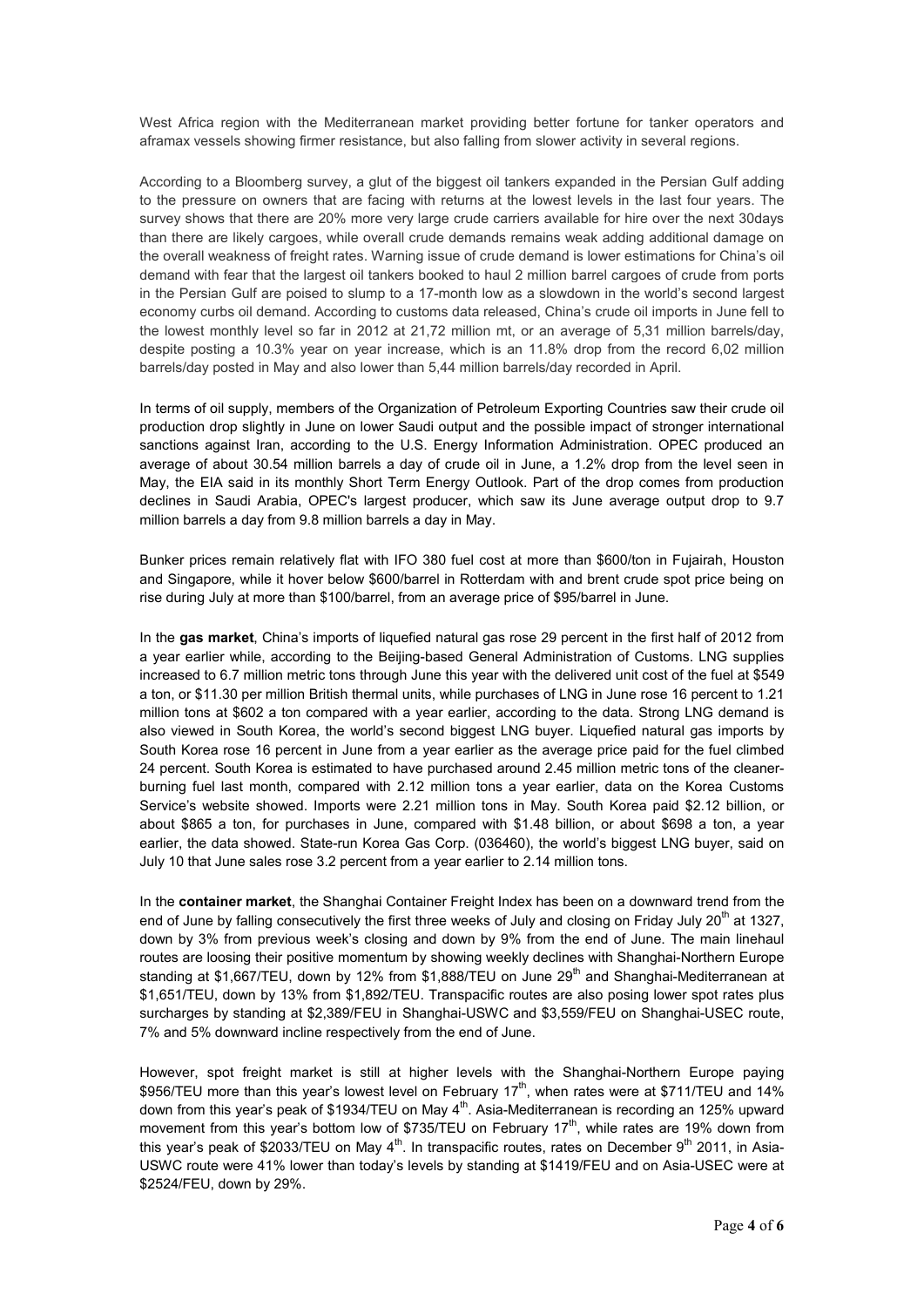Container time charter rates remain flat at \$12,500/day for 4,400 TEU boxship units, down by 37.5% from 2011 levels, \$8,150/day for 3,500 TEU boxship units, down by 47.4%, \$7,250/day for 2,750 TEU boxship units, down by 46.3% and \$6,700/day for 2,000 TEU boxship units, down by 43% from previous year's levels.

Some Asian container lines, Cosco Container Lines, Yang Ming and Hanjin, are planning to drop some sailings in the Asia to Europe trades over the coming weeks to spur an upward trend by reducing the available capacity and also are scheduling general rate increases or peak season levies. Mediterranean Shipping Co is planning to impose a \$350 per TEU charge for cargo moving from Asia to Northern Europe and Mediterranean from August  $1<sup>st</sup>$ , while Hapag-Lloyd has announced a peak season surcharge of \$350 per TEU from August  $1<sup>st</sup>$  to September 30, plus another general rate increase of \$250/TEU from August 15<sup>th</sup>. Furthermore, Transpacific container shipping lines have announced August freight rate increases on dry cargo and are considering rate rises also on refrigerated cargo as the market recovers, a group representing the industry said. Carriers serving the Asia-U.S. trade have announced during the past week dry cargo rate increases averaging \$500 per 40-foot container (FEU) to the U.S. West Coast and \$700 per FEU for all other shipments, the Transpacific Stabilization Agreement (TSA) said. "The effective dates vary by carrier, but for the most part will be during the first week of August," Oakland, California-based TSA said. Carriers are determined to maximize yield from ships they expect to approach full utilisation throughout the summer months, Brian Conrad, TSA executive administrator, said in the statement.

In terms of demand side, Container trade statistics show an increase of global volume by one per cent in May compared with a 4.3% increase in April with Eurozone debt crisis resulting in a container volume slide of 7.4% in May year on year basis. In Asia, imports fell 4.5% in May and exports grew 2.4% in May year on year. North American – Canada, the US and Mexico – increased 7.4% in May container volume, but exports fell 7.6 per cent.

The idle container ship fleet is again on rise as peak season hopes fade with the spot freight market moving downwards during July. According to Alphaliner figures, the idle capacity fleet has risen to 211 vessels of 446,192 TEU, 2.8% of cellular existing fleet as of July 2nd, from 207 vessels of 432,397 TEU, 2.7% of the existing fleet on June  $18<sup>th</sup>$ .

In the **shipbuilding industry**, Japanese shipbuilders are still struggling as demand of new vessels in the main conventional vessel segments has been dried and the slump of the freight markets discourages strong placement of new contracts. According to figures released by Japan Ship Exporters' Association, Japanese export ship orders fell 8.5% in June year-on-year to 499,370 gross tons, as the third straight monthly drop on a year-over-year basis. However, the pace of decline has slowed from 43.5% in April and 44.6% in May. In the first half of 2012, Japanese export ship orders sank by 31.1% from the same six-month period last year to about 3,488 million gross tons. During January-June period, Japanese shipbuilders received orders for 67 export ships at a total of 1,554 million compensated gross tons. Japan, one of the world's top shipbuilding nations, faces strong competition from South Korea, which is still on the frontline of winning the lion share of new placement of contracts.

According to the Ministry of Knowledge Economy, new vessel orders won by the country's shipbuilders totaled 3. 31 million compensated gross tonnage (CGT) during the January-June period, which accounts 37.7% of 8.77 million CGT for global ship orders placed during the first half of the year. Despite Korea's dominance in the shipbuilding arena, its global vessel orders of 8,77 million compensated gross tons are less than half of the same period last year. Orders of merchant ships such as bulk carriers, tankers and container ships contributed mainly to the drop in global orders that stood merely at 4.9 million CGT in the first half, around 65% down from the same period of 2011. Orders of other ships, such as LNG carriers, LPG carriers, drill ships and offshore plants showed a slower decline of around 25% in the first half from a year before, due to a higher demand on the placement of new contracts for more specialized units derived from a stronger freight market outlook and expectations of earnings in these segments.

According to the Korea Shipbuilders' Association (KOSHIPA), nine member shipyards - Hyundai Heavy Industries, Daewoo Shipbuilding & Marine Engineering, Samsung HI, Hyundai Samho HI, STX Offshore & Shipbuilding, Hyundai Mipo Dockyard, Hanjin HI & Construction, ShinaSB Yard and Daesun